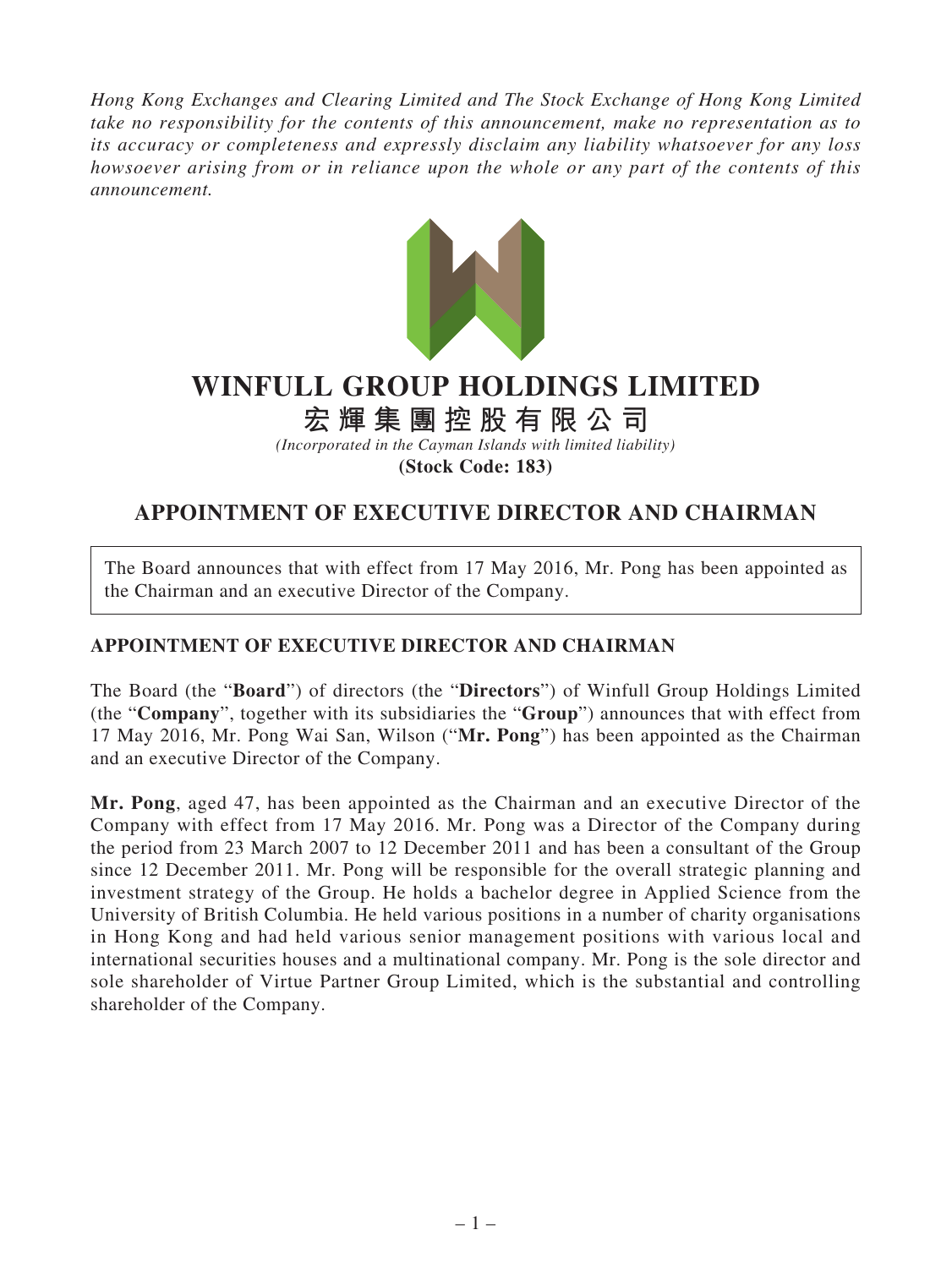As at the date of this announcement, Mr. Pong personally holds 7,328,000 ordinary shares of HK\$0.01 each (each a "**Share**") in the share capital of the Company, representing approximately 0.27% of the issued share capital of the Company and Virtue Partner Group Limited holds 936,794,000 Shares, representing approximately 34.46% of the issued share capital of the Company. Mr. Pong also holds a 33,600,000 share options granted by the Company under the share option scheme on 26 October 2012 and 3 June 2014 respectively. Reference is also made to the announcement of the Company dated 17 May 2016. On 17 May 2016, the Company has granted a further 26,400,000 share options to Mr. Pong entitling himself to subscribe for 26,400,000 Shares.

Mr. Pong has not entered into a service contract with the Company regarding his appointment as the Chairman and an executive Director of the Company. As at the date of this announcement, the Company entered into a consultancy agreement with Mr. Pong in relation his consultancy services to the Group and no fees are payable by the Company to Mr. Pong under the consultancy agreement, but Mr. Pong will be entitled to discretionary bonus and such other benefit schemes as the remuneration committee of the Board may determine having regard to, among others, his performance and the operation results of the Group in respect of the relevant financial years of the Company.

In accordance with the articles of association of the Company, Mr. Pong is subject to retirement by rotation and re-election at the Company's general meetings. The Director's fee for Mr. Pong will be determined by the Board and will be reviewed annually by the Board with reference to his duties and responsibilities with the Company, the Company's performance and the prevailing market situation.

Save as disclosed above, Mr. Pong does not hold any directorship in any public companies the securities of which are listed on any securities market in Hong Kong or overseas in the three years preceding the date of this announcement, or any other position with the Company and other members of the Group.

Save as disclosed above, Mr. Pong does not have any relationship with any Directors, senior management or substantial shareholders (as defined in the Rules Governing the Listing of Securities on The Stock Exchange of Hong Kong Limited (the "**Listing Rules**"), or controlling shareholders (as defined in the Listing Rules) of the Company and has no other interests or short positions in the shares or debentures of the Company and its associated corporations which are required to be disclosed pursuant to Part XV of the Securities and Futures Ordinance (Cap. 571, Laws of Hong Kong).